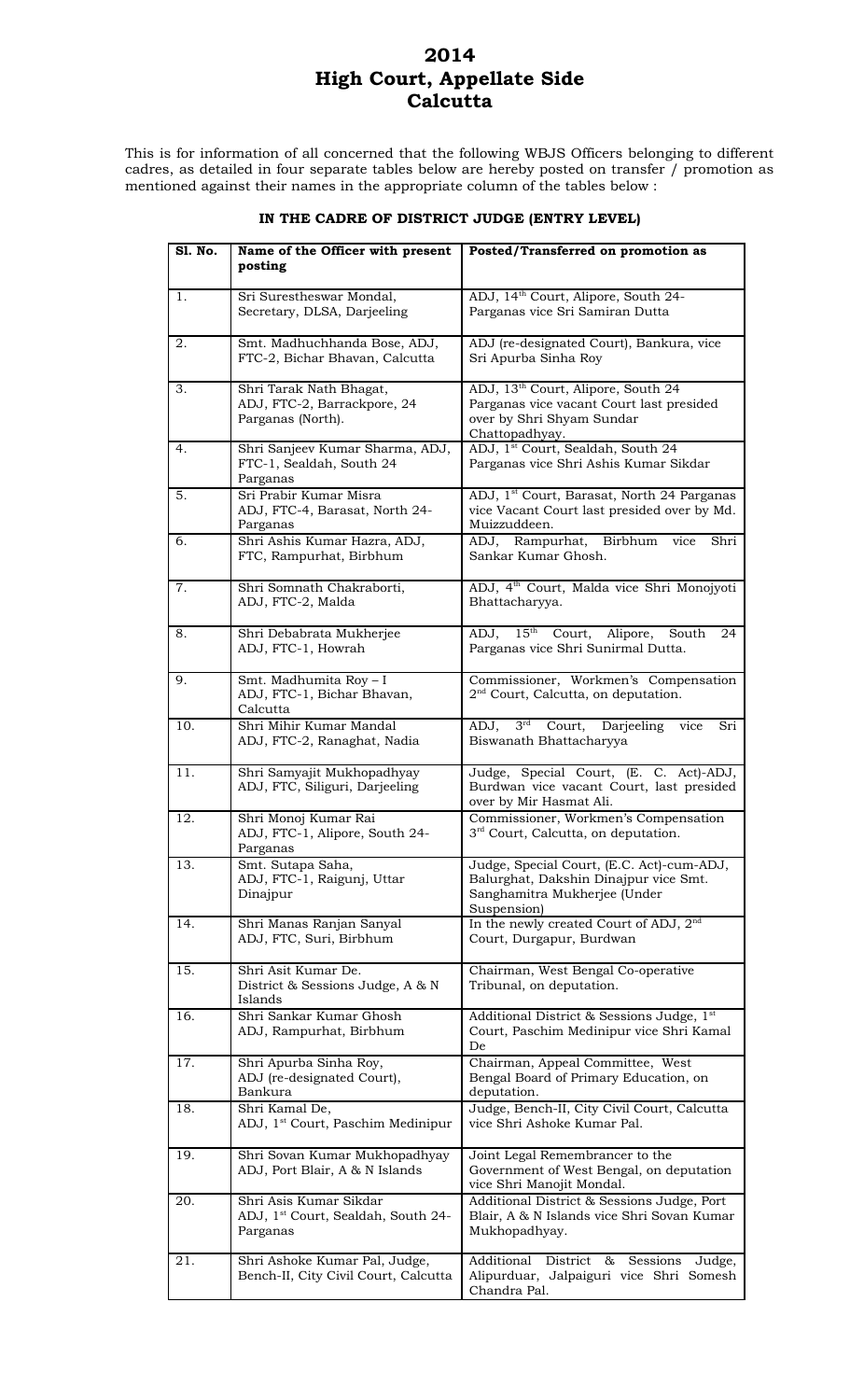| 22. | Shri Somesh Chandra Pal<br>ADJ, Alipurduar, Jalpaiguri                                                                                              | Judge, 3rd Special (CBI) Court, Bankshall<br>Court, on deputation, vice<br>Shri Subhendu Samanta.                       |
|-----|-----------------------------------------------------------------------------------------------------------------------------------------------------|-------------------------------------------------------------------------------------------------------------------------|
| 23. | Shri Monojyoti Bhattacharyya,<br>ADJ, 4 <sup>th</sup> Court, Malda                                                                                  | Commissioner, Workmen's Compensation<br>1 <sup>st</sup> Court, Calcutta, on<br>deputation.                              |
| 24. | Shri Soumyabrata Sarkar<br>ADJ, 1 <sup>st</sup> Court, Siliguri, Darjeeling,<br>UOT as Deputy Chief Law Officer,<br>Eastern Railway, on deputation, | Judge, Special CBI Court, Asansol,<br>Burdwan on deputation vice<br>Shri Ajay Kumar Das.                                |
| 25. | Shri Ajay Kumar Das, Judge,<br>Special CBI Court, Asansol,<br>Burdwan, on deputation                                                                | Additional District & Sessions Judge, 1st<br>Court, Siliguri, Darjeeling vice Shri<br>Soumyabrata Sarker.               |
| 26. | Shri Manojit Mondal, Joint Legal<br>Remambrancer to the Govt. of<br>W.B., on deputation                                                             | District & Sessions Judge, Darjeeling vice<br>Shri Uday Kumar.                                                          |
| 27. | Shri Subhendu Samanta Judge,<br>3 <sup>rd</sup> Special (CBI) Court, Bankshall<br>Court, on deputation                                              | District & Sessions Judge, Andaman &<br>Nicobar Islands vice Shri Asit Kumar De.                                        |
| 28. | Shri Uday Kumar<br>District & Sessions Judge,<br>Darjeeling                                                                                         | Chief Judge, Presidency Small Causes<br>Court, Calcutta vice vacant Court, last<br>presided over by Shri Subrata Mitra. |
| 29. | Shri Biswanath Bhattacharyya<br>ADJ, 3 <sup>rd</sup> Court, Darjeeling                                                                              | President, Kolkata Improvement Tribunal,<br>on deputation                                                               |

## **IN THE RANK OF ADDITIONAL DISTRICT & SESSIONS JUDGE, FAST TRACK COURT**

| SL. No. | Name of the Officer with present                               | Posting on promotion / transfer                                           |
|---------|----------------------------------------------------------------|---------------------------------------------------------------------------|
|         | posting                                                        |                                                                           |
|         |                                                                |                                                                           |
|         |                                                                |                                                                           |
| 1.      | Smt. Archita Bandyopadhyay                                     | ADJ, FTC, Balurghat, Dakshin Dinajpur                                     |
|         | Secretary, District Legal Service                              | vice Sri Mahitosh Dutta since promoted                                    |
|         | Authority, Dakshin Dinajpur, on                                |                                                                           |
| 2.      | deputation<br>Sri Anil Kumar Prasad Civil Judge                | ADJ, FTC, Rampurhat, Birhum vice Sri                                      |
|         | (Sr. Divn.), 1 <sup>st</sup> Court, Alipore,                   | Asish Hazra since promoted                                                |
|         | South 24-Parganas                                              |                                                                           |
| 3.      | Smt. Dipali Shrivastava (Sinha)                                | ADJ, FTC-2, Barasat, North 24-Parganas                                    |
|         | Judge, Small Causes                                            | vice vacant last presided over by Jayati                                  |
|         | Court, Sealdah, South                                          | Bhattacharyya (Das)                                                       |
|         | 24-Parganas<br>Smt. Sarbani Mallik                             |                                                                           |
| 4.      | Chattopadhyay Judge, 2 <sup>nd</sup> Labour                    | ADJ, FTC-1, Sealdah, South 24-Pgs. vice<br>Sri Sanjeev Kumar Sharma since |
|         | Court, Calcutta, on deputation                                 | promoted                                                                  |
| 5.      | Sri Kallol Kumar Das Deputy                                    | ADJ, FTC-1, Bichar Bhavan, Calcutta vice                                  |
|         | Registrar, Human Rights                                        | Smt. Madhumita Roy-I since promoted                                       |
|         | Commission, W.B., on deputation                                |                                                                           |
| 6.      | Sri Chiranjib Bhattacharyya                                    | ADJ, FTC-2, Bichar Bhavan, Calcutta vice                                  |
|         | Secretary, District Legal Services                             | Smt. Madhuchhnada Bose, since promoted                                    |
|         | Authority, Jalpaiguri                                          |                                                                           |
| 7.      | Chowdhury Hefazat Karim Chief                                  | ADJ, FTC-1, Chinsurah, Hooghly vice                                       |
|         | Judicial Magistrate, Hooghly                                   | vacant Court last presided over                                           |
| 8.      |                                                                | by Sri Raja Chatterjee<br>ADJ, FTC, Siliguri, Darjeeling vice Samyajit    |
|         | Smt. Soma Majumdar (Sadhu)Law<br>Officer, Directorate of Drugs | Mukhopadhyay since promoted                                               |
|         | Control, Govt. of W.B.                                         |                                                                           |
|         |                                                                |                                                                           |
| 9.      | Sri Ratan Kumar Das Civil Judge                                | ADJ, FTC-2, Alipurduar, Jalpaiguri vice                                   |
|         | (Sr. Divn.), Alipurduar, Jalpaiguri                            | Vacant last presided over by                                              |
|         |                                                                | Bikash Banik                                                              |
| 10.     | Smt. Mou Chatterjee Secretary,                                 | ADJ, FTC-1, Howrah vice Sri Debabrata                                     |
|         | District Legal Service Authority,                              | Mukherjee since promoted                                                  |
|         | Calcutta, on deputation                                        |                                                                           |
| 11.     | Sri Pijush Kanti Roy Chief Judicial                            | ADJ, FTC-4, Krishnanagar, Nadia vice                                      |
|         | Magistrate, Nadia                                              | vacant last presided over by Sri Rajib Saha                               |
|         |                                                                |                                                                           |
| 12.     | Smt. Jayati Bhattacharyya                                      | ADJ, FTC, Ranaghat, Nadia vice Mihir                                      |
|         | (Das)ADJ, FTC, Bankura                                         | Kumar Mondal since promoted                                               |
| 13.     | Sri Dwijendra Nath Ray Barman                                  | ADJ, FTC, Bankura vice Smt. Jayati                                        |
|         | ADJ, FTC-3, Howrah                                             | Bhattacharyya (Das), since                                                |
|         |                                                                | transferred                                                               |
| 14.     | Sri Shailendra Kumar Singh ADJ,                                | ADJ, FTC-2, Diamond Harbour, South 24-                                    |
|         | FTC-2, Jangipur, Murshidabad                                   | Parganas vice vacant last presided over by                                |
|         |                                                                |                                                                           |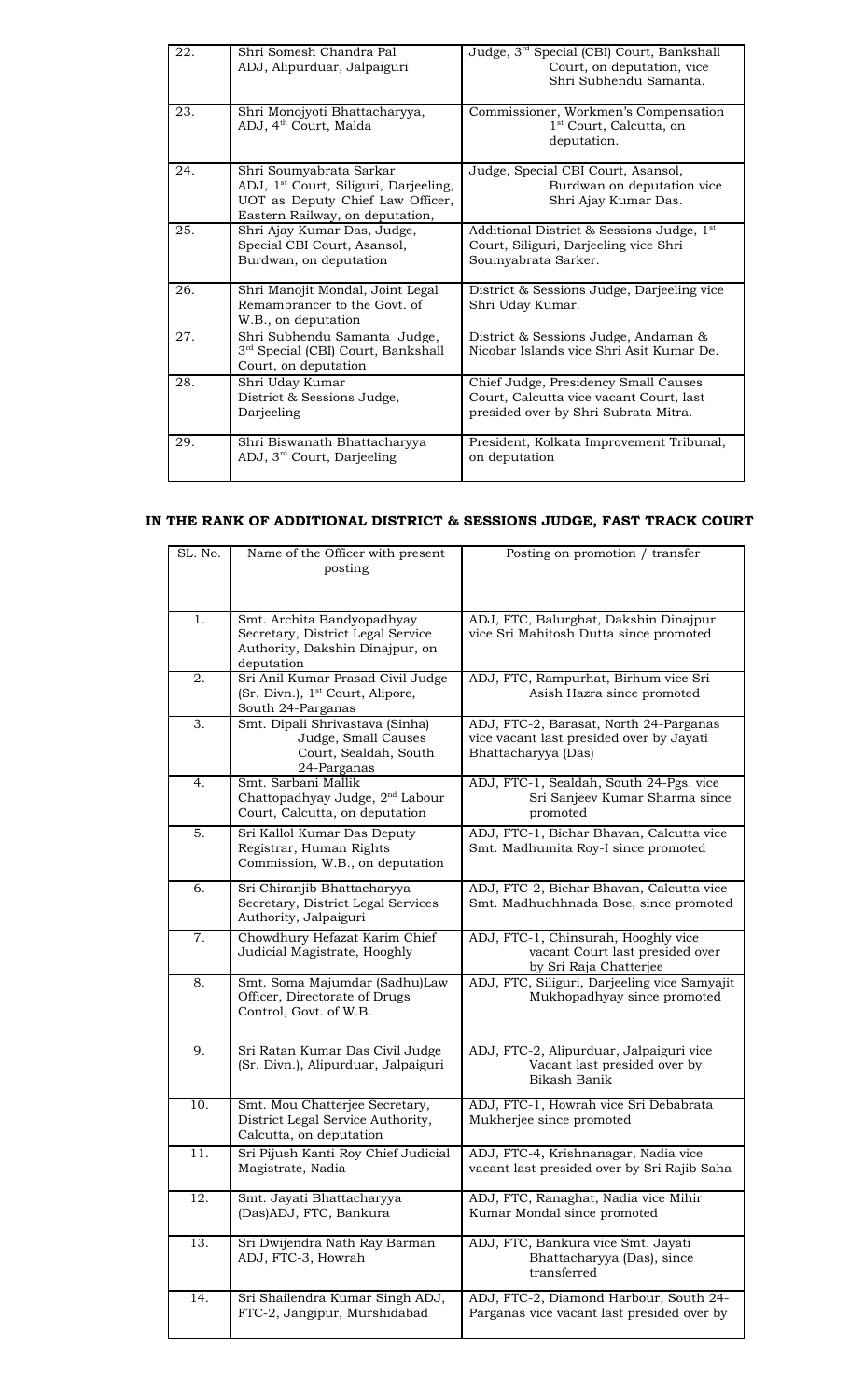|  | Bibhas Chatterjee |
|--|-------------------|
|  |                   |
|  |                   |

#### **IN THE CADRE OF CIVIL JUDGE (SR. DIVN.)/CJM/ACJMM**

| SL. No. | Name of the Officer with present<br>posting                                                             | Posting on transfer/ on promotion                                                                                      |
|---------|---------------------------------------------------------------------------------------------------------|------------------------------------------------------------------------------------------------------------------------|
| 1.      | Sri Annada Sankar Mukhopadhyay                                                                          | Judge, SCC, Sealdah, South 24-Parganas                                                                                 |
|         | Judicial Magistrate, 2 <sup>nd</sup> Court,<br>Durgapur, Burdwan                                        | vice Smt. Dipali Srivastava (Sinha) since<br>promoted                                                                  |
| 2.      | Smt. Aparna Chowdhuri<br>Metropolitan Magistrate, 12 <sup>th</sup><br>Court, Calcutta                   | CJ(SD), Asansol, Burdwan vice Smt.<br>Suparna Bandyopadhyay (Ghosh), since<br>transferred                              |
| 3.      | Sri Basant Sharma<br>Metropolitan Magistrate, 3rd Court,                                                | ACJM, 2 <sup>nd</sup> Court, Haldia, Purba Medinipur<br>(new Court)                                                    |
| 4.      | Calcutta<br>Smt. Ishani Chakraborty Judicial                                                            | CJ(SD), Jangipur, Murshidabad vice Sri                                                                                 |
|         | Magistrate, 2 <sup>nd</sup> Court,<br>Tamluk, Purba Medinipur                                           | Abir Chattoadhyay, since<br>transferred                                                                                |
| 5.      | Sri Alokesh Das<br>Judicial Magistrate, 1 <sup>st</sup> Court,<br>Contai, Purba Medinipur               | CJ(SD), Haldia, Purba Medinipur (new<br>Court)                                                                         |
| 6.      | Smt. Sangita Mukherjee<br>Municipal Magistrate, 4 <sup>th</sup> Court,<br>Calcutta                      | CJ(SD), 1 <sup>st</sup> Court, Contai, Purba Medinipur<br>vice vacant                                                  |
| 7.      | Sri Joy Sankar Roy<br>Judicial Magistrate, 2 <sup>nd</sup> Court, Port<br>Blair, A & N Islands          | ACJM, Chandannagar, Hooghly vice Smt.<br>Sushmita Mukerji, since transferred                                           |
| 8.      | Sri Aniruddha Saha<br>Metropolitan Magistrate, 20 <sup>th</sup><br>Court, Calcutta                      | CJ(SD), 3 <sup>rd</sup> Court, Paschim Medinipur vice<br>Sri Gurudas Biswas, since transferred                         |
| 9.      | Sri Sujoy Kumar Sarkar<br>Assistant Legal Advisor,<br>Kolkata Port Trust                                | CJ(SD)-2, Barasat, North 24-Parganas vice<br>Vacant                                                                    |
| 10.     | Smt. Chandraprova Chakraborty<br>(Saha) Metropolitan<br>Magistrate, 16 <sup>th</sup> Court,<br>Calcutta | CJ(SD), 1 <sup>st</sup> Court, Sadar, Paschim<br>Medinipur vice Sri Ajayendra Nath<br>Bhattacharyya, since transferred |
| 11.     | Sri Nachiketa Bera<br>Judicial Magistrate, 1 <sup>st</sup> Court, Port<br>Blair, A & N Islands          | ACJM, Srampore, Hooghly vice Sri Rana<br>Dam, since transferred                                                        |
| 12.     | Sri Amar Kishore Mahato<br>Metropolitan Magistrate, 17 <sup>th</sup><br>Court, Calcutta                 | CJM, Port Blair, A & N Islands vice Sri<br>Anjan Kumar Sarkar, since transferred                                       |
| 13.     | Sri Ayan Kumar Banerjee<br>Assistant Legal Advisor, Kolkata<br>Port Trust                               | CJM, Mayabunder, A & N Islands vice Sri<br>Priyajit Chatterjee, since transferred                                      |
| 14.     | Smt. Suparna Chowdhury<br>Metropolitan Magistrate, 18 <sup>th</sup><br>Court, Calcutta                  | ACJM, Bongaon, North 24-Parganas vice<br>Smt. Moon Chakraborty, since transferred                                      |
| 15.     | Sri Guru Das Biswas<br>CJ(SD), 3 <sup>rd</sup> Court, Paschim<br>Medinipur                              | CJM, Darjeeling vice Sri Biplob Roy, since<br>transferred                                                              |
| 16.     | Sri Tapas Kumar Mitra<br>ACJM, Kakdwip, South 24-<br>Parganas                                           | CJM, Nadia, vice Sri Pijush Kanti Roy,<br>since promoted                                                               |
| 17      | Sri Priyajit Chatterjee<br>CJM, Mayabunder, A & N Islands                                               | Registrar, City Civil Court, Calcutta vice Sri<br>Sisir Kumar Meyur, since transferred                                 |
| 18      | Sri Sisir Kumar Meyur<br>Registrar, City Civil Court,<br>Calcutta                                       | ACJM, Kakdwip, S. 24-Pgs. vice Sri Tapas<br>Kumar Mitra, since transferred                                             |
| 19      | Sri Biswanath Pramanik<br>Additional Chief Metropolitan<br>Magistrate, 2 <sup>nd</sup> Court, Calcutta  | CJ(SD), Alipurduar, Jalpaiguri, vice Sri<br>Ratan Kumar Das, since promoted                                            |
| 20      | Sri Debapriya Basu<br>Administrative Officer, WB Judicial<br>Academy, Calcutta                          | ACJM, Alipurduar, Jalpaiguri vice Sri<br>Suvadip Chowdhury since transferred                                           |
| 21      | Sri Sridhar Chandra Su<br>ACJM, Kandi, Murshidabad                                                      | CJM, Murshidabad, vice Smt. Ali Biswas<br>(Sarkar), since transferred                                                  |
| 22      | Sri Sujit Kumar Jha<br>Secretary, DLSA, Paschim<br>Medinipur                                            | ACJM, Kandi, Murshidabad vice Sri<br>Sridhar Chandra Su                                                                |
| 23      | Sri Sumit Adhikari<br>Secretary, DLSA, Purba Medinipur                                                  | CJ(SD), Baruipore, South 24-Parganas vice<br>Smt. Dipa Shyam Ray                                                       |
| 24      | Sri Satya Arnab Ghosal                                                                                  | ACJM, Khatra, Bankura vice Sri                                                                                         |
|         | Secretary, DLSA, North 24-                                                                              | Jaiprakash Singh, since transferred                                                                                    |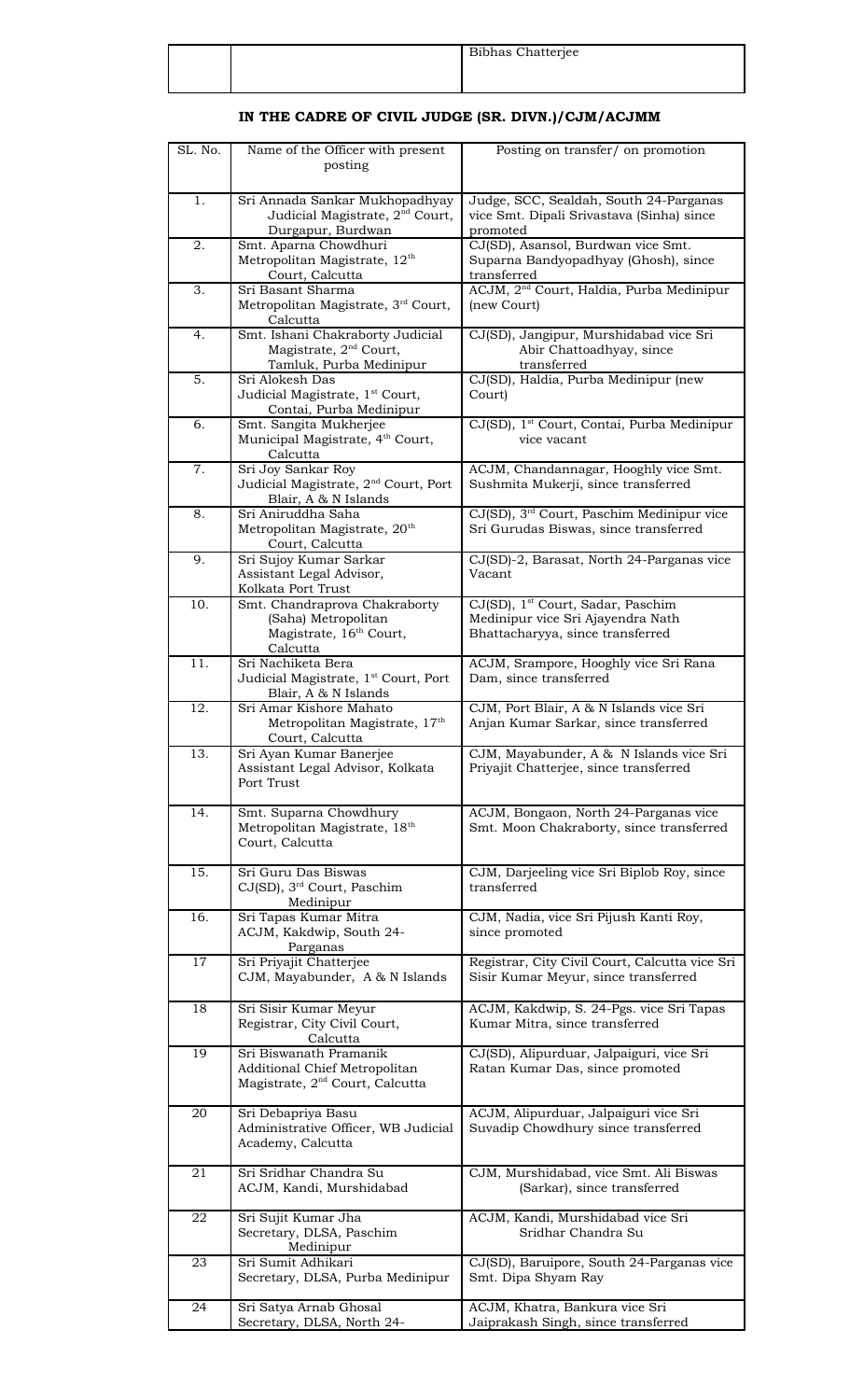|    | Parganas                                                                                     |                                                                                                                                   |
|----|----------------------------------------------------------------------------------------------|-----------------------------------------------------------------------------------------------------------------------------------|
| 25 | Smt. Dipa Shyam Ray<br>CJ(SD), Baruipore, South 24-<br>Parganas                              | Deputy Registrar, WB Human Rights<br>Commission, vice Sri Kallol Kumar<br>Das, since promoted                                     |
| 26 | Sri Rana Dam<br>ACJM, Serampore, Hooghly                                                     | CJM, Hooghly, vice Chowdhury Hefazat<br>Karim since promoted                                                                      |
| 27 | Smt. Srimoyee Kundu<br>ACJM, Arambagh, Hooghly                                               | CJ(SD), Arambagh, Hooghly vice Sri Arnab<br>Dutta, since transferred                                                              |
| 28 | Sri Arnab Dutta<br>CJ(SD), Arambagh, Hooghly                                                 | ACJM, Arambagh, Hooghly vice Smt.<br>Srimoyee Kundu                                                                               |
| 29 | Sri Biplob Roy<br>CJM, Darjeeling                                                            | CJ(SD), Sadar, Bankura vice Sri Suresh<br>Singh, since transferred                                                                |
| 30 | Sri Viswaroop Sett<br>CMM, Calcutta                                                          | CJ(SD), 1 <sup>st</sup> Court, Berhampore,<br>Murshidabad vice Sri Bibekananda Sur,<br>since transferred                          |
| 31 | Sri Bibekananda Sur<br>CJ(SD), 1 <sup>st</sup> Court, Berhampore,<br>Murshidabad             | ACJM, 2 <sup>nd</sup> Court, Kalyani, Nadia (new<br>Court)                                                                        |
| 32 | Smt. Ali Biswas (Sarkar)<br>CJM, Murshidabad,                                                | Judge, 2 <sup>nd</sup> Labour Court, Calcutta, on<br>deputation vice Smt. Sarbani (Mallik)<br>Chattopadhyay                       |
| 33 | Sri Sandip Karmakar<br>ACJM, Bishnupur, Bankura                                              | Administrative Officer, WB Judicial<br>Academy, Calcutta vice Sri Debapriya<br>Basu, since transferred                            |
| 34 | Sri Suresh Singh<br>CJ(SD), Bankura, Sadar                                                   | CJ(SD)-1, Alipore, South 24-Parganas vice<br>Sri Anil Kumar Prasad since transferred                                              |
| 35 | Sri Sougata Chakraborty<br>Registrar, District Judge's Court,<br>Alipore, South 24-Parganas  | ACJM, Kalna, Burdwan vice Smt.<br>Madhumita Roy-III, since transferred                                                            |
| 36 | Smt. Madhumita Roy-III<br>ACJM, Kalna, Burdwan                                               | CJ(SD), 10 <sup>th</sup> Court, Alipore, South 24-<br>Parganas vice Vacant Court, last presided<br>over by Sri Manoj Kumar Prasad |
| 37 | Sri Sougata Ray Chowdhury<br>CJ(SD),<br>2 <sup>nd</sup> Court, Alipore, South<br>24-Parganas | Registrar, District Judge's Court, Alipore,<br>South 24-Parganas vice Sri Sougata<br>Chakraborty, since transferred               |

## **IN THE CADRE OF CIVIL JUDGE (JR. DIVN.)/JM**

| Sl. No. | Name of the Officer with present                                                            | Transferred & Posted as                                                                                                         |
|---------|---------------------------------------------------------------------------------------------|---------------------------------------------------------------------------------------------------------------------------------|
|         | posting                                                                                     |                                                                                                                                 |
| 1.      | Smt. Deepti Tapaswi Civil Judge                                                             | Judicial Magistrate, 2 <sup>nd</sup> Court, Durgapur,                                                                           |
|         | (Junior Division), 2 <sup>nd</sup> Court, Sadar,<br>Bankura.                                | Burdwan vice Sri Annada Sankar<br>Mukhopadhyay, since promoted                                                                  |
| 2.      | Smt. Purba Kundu Judicial                                                                   | Metropolitan Magistrate, 12 <sup>th</sup> Court,                                                                                |
|         | Magistrate, Additional Court,<br>Lalbagh, Murshidabad                                       | Calcutta vice Smt. Aparna Chowdhuri,<br>since promoted                                                                          |
| 3.      | Judicial<br>Sri<br>Dhiman<br>Barman<br>Paschim<br>Magistrate,<br>Datan,<br>Medinipur        | Metropolitan Magistrate, 3rd Court,<br>Calcutta vice Sri Basant Sharma, since<br>promoted                                       |
| 4.      | Sri Gourab Sen Judicial<br>Magistrate, 3 <sup>rd</sup> Court,<br>Serampore, Hooghly         | Judicial Magistrate, 2 <sup>nd</sup> Court, Tamluk,<br>Purba Medinipur vice Smt. Ishani<br>Chakravarty Banerjee, since promoted |
| 5.      | Sri Sudipta Sarkar Judicial<br>Magistrate, Amta,<br>Howrah.                                 | Judicial Magistrate, 1st Court, Contai,<br>Purba Medinipur vice Sri Alokesh Das,<br>since promoted                              |
| 6.      | Smt. Uma Banerjee Singha Roy,<br>CJ(JD), Buniadpur, Dakshin<br>Dinajpur,                    | Municipal Magistrate, 4 <sup>th</sup> Court, Calcutta<br>Vice Smt. Sangita Mukherjee, since<br>promoted                         |
| 7.      | Sri Abhranil Neogi Metropolitan<br>Magistrate, 5 <sup>th</sup> Court, Calcutta              | Judicial Magistrate, 2 <sup>nd</sup> Court, Port Blair,<br>Andaman & Nicobar Islands vice Sri Joy<br>Sankar Roy, since promoted |
| 8.      | Sri Rudraprasad Ray Judicial<br>Magistrate, 3 <sup>rd</sup> Court, Krishnagar,<br>Nadia     | Metropolitan Magistrate, 20 <sup>th</sup> Court,<br>Calcutta vice Sri Aniruddha<br>Saha (S.C.), since promoted                  |
| 9.      | Sri Bishal Mangrati Judicial<br>Magistrate, Kandi, Murshidabad,                             | Assistant Legal Advisor, Kolkata Port Trust<br>vice Sri Sujoy Kumar Sarkar, since<br>promoted                                   |
| 10.     | Sri Mrityunjay Karmakar Judicial<br>Magistrate, 1 <sup>st</sup> Court, Uluberia,<br>Howrah, | Metropolitan Magistrate, 16 <sup>th</sup> Court,<br>Calcutta vice Smt. Chandraprova<br>Chakraborty (Saha), since promoted       |
| 11.     | Sri Raja Mukherjee<br>$15^{\text{th}}$<br>Metropolitan<br>Magistrate,<br>Court, Calcutta    | Judicial Magistrate, 1 <sup>st</sup> Court, Port Blair,<br>Andaman & Nicobar Islands vice Sri<br>Nachiketa Bera, since promoted |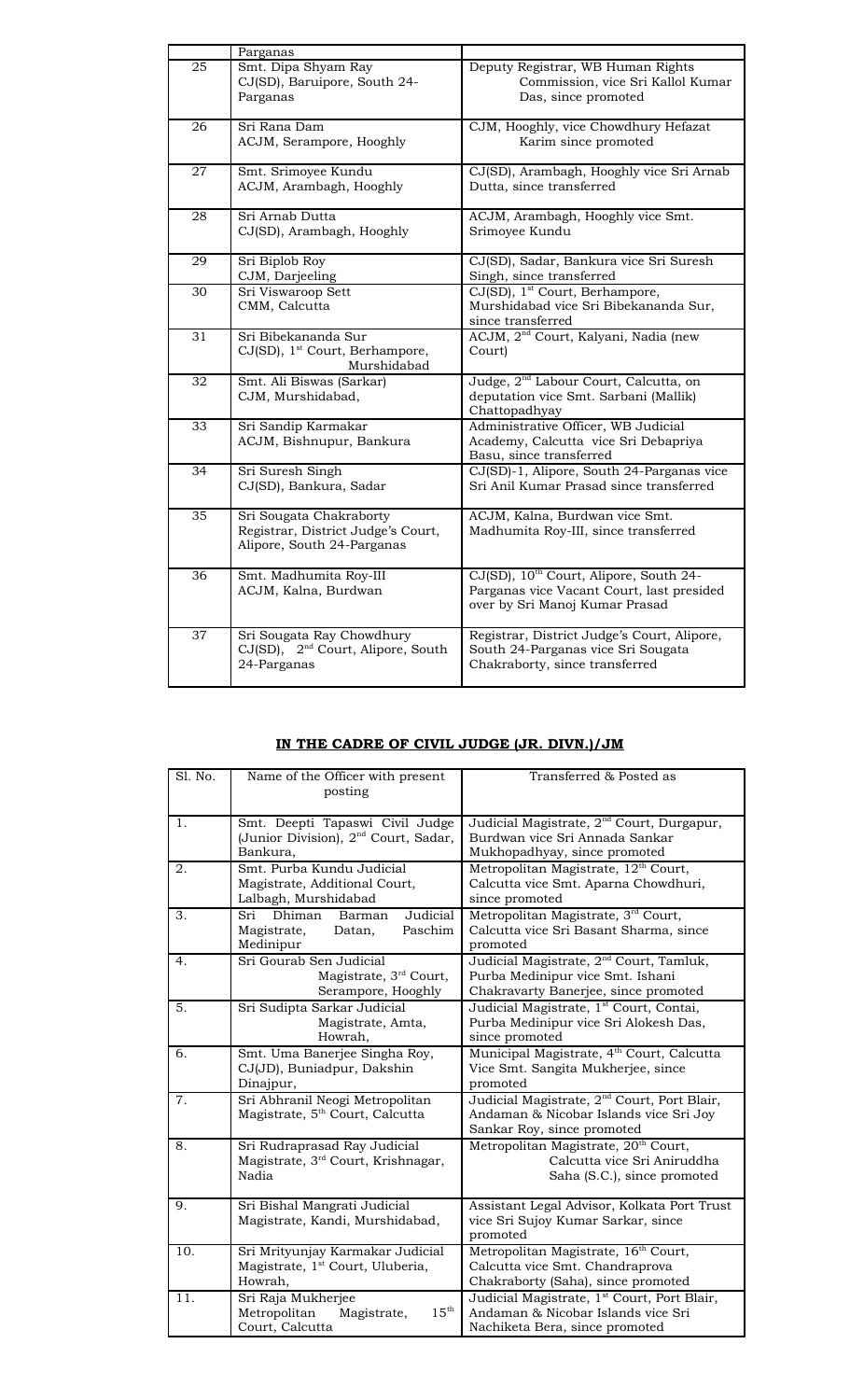| 12.        | Sri Goutam Naskar Judicial<br>Magistrate, 2 <sup>nd</sup> Court,                                                               | Metropolitan Magistrate, 17 <sup>th</sup> Court,<br>Calcutta vice Sri Amar                                                                                |
|------------|--------------------------------------------------------------------------------------------------------------------------------|-----------------------------------------------------------------------------------------------------------------------------------------------------------|
|            | Balurghat, Dakshin                                                                                                             | Kishore Mahato, since                                                                                                                                     |
|            | Dinajpur                                                                                                                       | promoted                                                                                                                                                  |
| 13.        | Sri Madhusudan Pal Civil Judge<br>((JD-cum-JM), Mirik, Darjeeling,                                                             | Assistant Legal Advisor, Kolkata Port Trust<br>vice Sri Ayan Kumar Banerjee, since<br>promoted                                                            |
| 14.        | Smt. Eden Lamasaa Judicial<br>Magistrate, 2 <sup>nd</sup> Court, Chanchal,<br>Malda,                                           | Metropolitan Magistrate, 18 <sup>th</sup> Court,<br>Calcutta vice Smt. Suparna<br>Chowdhury, since promoted                                               |
| 15.        | Ms.<br>Kadambari<br>Adhikary<br>Probationary, Civil Judge (Junior<br>Division), Barasat, 24 Pgs (N),                           | Civil Judge (Junior Division), 2 <sup>nd</sup> Court,<br>Sadar, Bankura, vice Smt. Deepti Tapaswi.                                                        |
| 16.        | Smt. Amrapali Chakraborty Civil<br>Judge (Junior Division), Nabadwip,<br>Nadia,                                                | Judicial Magistrate, Additional Court,<br>Lalbagh, Murshidabad, vice Smt. Purba<br>Kundu.                                                                 |
| 17.        | Ms. Fatima Firdaus Probationary,<br>Civil Judge (Junior<br>Division), Alipore, 24<br>Pgs(S)                                    | Civil Judge (Junior Division), Nabadwip,<br>Nadia, vice Smt. Amrapali Chakraborty                                                                         |
| 18.        | Smt. Sushmita Gayen Mukherjee<br>Civil Judge (Junior Division)-cum-<br>Judicial Magistrate, Garubathan,<br>Darjeeling          | Judicial Magistrate, Datan, Paschim<br>Medinipur vice Sri Dhiman Barman                                                                                   |
| 19.        | Sri Arvind Misra Metropolitan<br>Magistrate, 21 <sup>st</sup> Court, Calcutta,                                                 | Civil Judge (Junior Division)-cum-Judicial<br>Magistrate, Garubathan, Darjeeling vice<br>Smt. Sushmita Gayen Mukherjee.                                   |
| 20.        | Sri Ranabir Mohan Chatterjee<br>JM, 6 <sup>th</sup> Court, Asansol, Burdwan,                                                   | Metropolitan Magistrate, 21 <sup>st</sup> Court,<br>Calcutta, vice Sri Arvind Misra.                                                                      |
| 21.        | Sri Chandan Pramanik Judicial<br>Magistrate, 1 <sup>st</sup> Court, Sadar, Cooch<br>Behar                                      | Judicial Magistrate, 6 <sup>th</sup> Court, Asansol,<br>Burdwan vice Sri Ranabir Mohan<br>Chatterjee                                                      |
| 22.        | Sri Amit Sarkar Civil Judge (Junior<br>Division),<br>$1st$ Court, Durgapur,<br>Burdwan                                         | Judicial Magistrate, 1 <sup>st</sup> Court, Sadar,<br>Cooch Behar, vice Sri Chandan Pramanik                                                              |
| 23.        | Smt. Sudipa Banerjee Civil Judge<br>(Junior Division), 2 <sup>nd</sup><br>Court, Krishnagore,<br>Nadia                         | Judicial Magistrate, 3 <sup>rd</sup> Court, Serampore,<br>Hooghly vice Sri Gourab Sen                                                                     |
| 24.        | Ms. Debarpita Tarafder                                                                                                         | Civil Judge (Junior Division), 2 <sup>nd</sup> Court,                                                                                                     |
|            | Probationary, Civil Judge (Junior<br>Division), Alipore, 24 Parganas (S)                                                       | Krishnagore, Nadia vice Smt.<br>Sudipa Banerjee                                                                                                           |
| 25.        | Smt. Jayasree Saha Civil Judge<br>(Junior Division), Amta, Howrah                                                              | Judicial Magistrate, Amta, Howrah vice Sri<br>Sudipta Sarkar                                                                                              |
| 26.        | Mr. Siddhartha Sankar Roy<br>Chowdhury Probationary, Civil<br>Judge (Junior Division), Dakshin<br>Dinajpur                     | Civil Judge (Junior Division), Amta,<br>Howrah vice Smt. Jayasree Saha                                                                                    |
| 27.        | Smt. Tashi Chetan Sherpa Judicial<br>Magistrate, 3rd, Chandernagore,<br>Hooghly                                                | Civil Judge (Junior Division), Buniadpur,<br>Dakshin Dinajpur vice Smt. Uma Banerjee<br>Singha Roy                                                        |
| 28.        | Sri Abhijit Pakhrin Judicial<br>Magistrate, 3rd Court, Sadar,<br>Cooch Behar                                                   | Judicial Magistrate, 3rd Court,<br>Chandernagore, Hooghly, vice Sri Tashi<br>Chetan Sherpa                                                                |
| 29.        | Sri Parijat Chakraborty<br>Probationary, Civil Judge (Junior<br>Division), Barasat, 24 Pgs (N),                                | Judicial Magistrate, 3rd Court, Sadar,<br>Cooch Behar vice Sri Abhijit<br>Pakhrin                                                                         |
| 30.        | Smt. Suparna Ray - II Civil Judge<br>(Junior Division), 1 <sup>st</sup> Court,<br>Tamluk, Purba Medinipur                      | Metropolitan Magistrate, 5 <sup>th</sup> Court,<br>Calcutta vice Sri Abhranil Neogi                                                                       |
| 31.        | Ms. Priyanka Shaw Probationary,<br>Civil Judge (Junior Division),<br>Barasat, 24 Pgs (N)                                       | Civil Judge (Junior Division), 1 <sup>st</sup> Court,<br>Tamluk, Purba Medinipur vice Smt.<br>Suparna Ray - II                                            |
| 32.        | Sri Vikramjit Sen Civil Judge<br>(Junior Division), 3rd<br>Court, Krishnagar,<br>Nadia                                         | Judicial Magistrate, 3 <sup>rd</sup> Court, Krishnagar,<br>Nadia vice Sri Rudraprasad Ray                                                                 |
| 33.        | Ms. Sweety Yadav Probationary,<br>Civil Judge (Junior Division),<br>Barasat, 24 Pgs (N),                                       | Civil Judge (Junior Division), 3rd Court,<br>Krishnagar, Nadia vice Sri Vikramjit Sen                                                                     |
| 34.        | Sri Biplab Shee Civil Judge (Junior<br>Division), 1 <sup>st</sup> Court, Kandi,<br>Murshidabad                                 | Judicial Magistrate, Kandi, Murshidabad,<br>vice Sri Bishal Mangrati                                                                                      |
| 35.<br>36. | Ms. Sanchita Saha Probationary,<br>Civil Judge (Junior Division),<br>Alipore, 24 Pgs (S),<br>Sri Souvik De Civil Judge (Junior | Civil Judge (Junior Division), 1 <sup>st</sup> Court,<br>Kandi, Murshidabad vice Sri Biplab Shee<br>Judicial Magistrate, 1 <sup>st</sup> Court, Uluberia, |